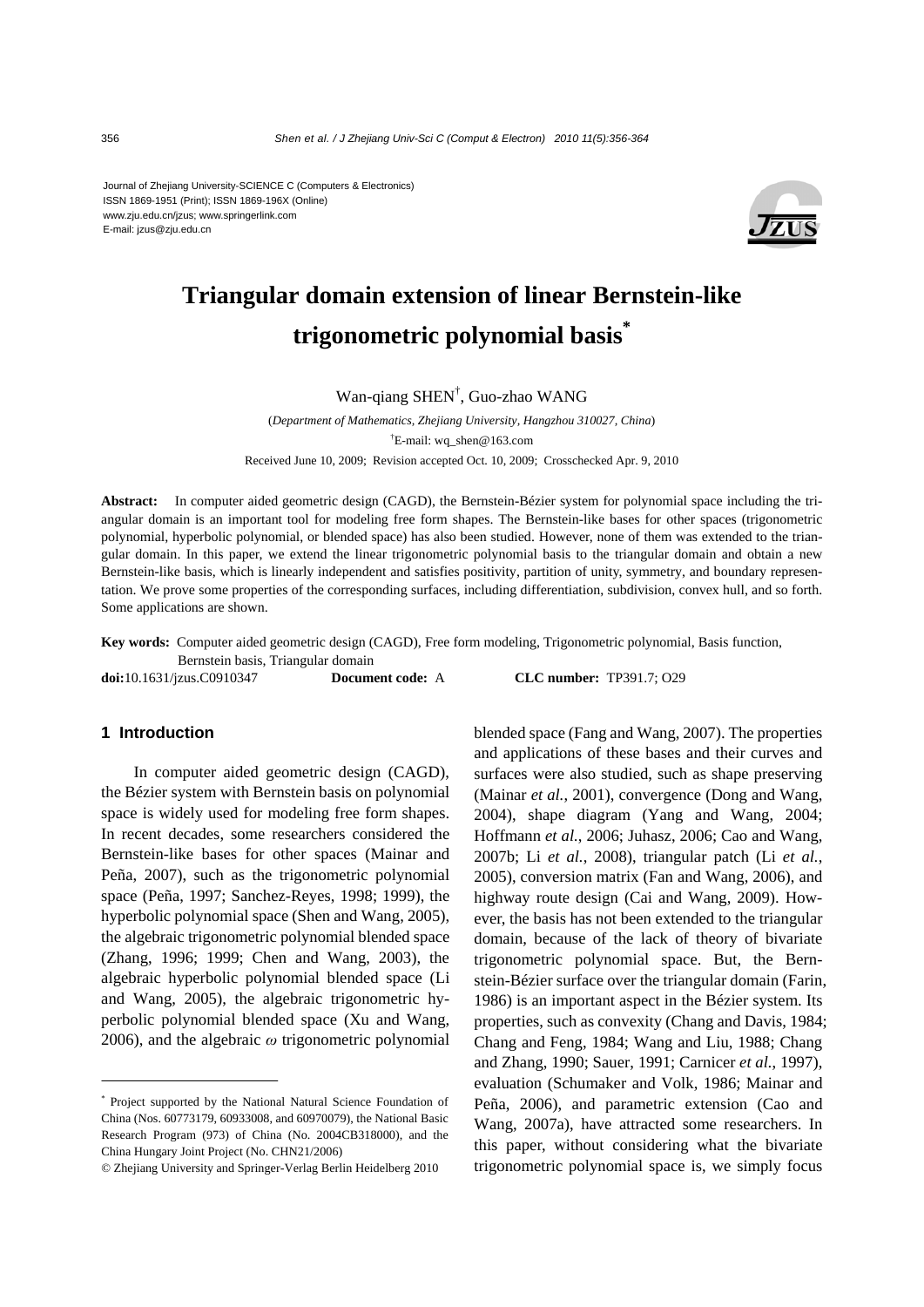on basis functions. We give the Bernstein-like basis over the triangular domain, which corresponds to the Bernstein-like basis for the linear trigonometric polynomial space *Γ*1=span{1, sin*t*, cos*t*}. Our basis fulfills positivity, normalization, symmetry, boundary properties, and linear independence. It can be transformed to another basis that seems to be more appropriate for building the bivariate trigonometric polynomial space.

# **2 Linear trigonometric polynomial basis and surfaces over the triangular domain**

In this section, p-Bézier basis (Sanchez-Reyes, 1998) for *Γ*1 is reviewed first. Then we extend the Bernstein-like basis to the triangular domain. Finally we define the corresponding surfaces.

#### **2.1 Review**

The Bernstein-like basis on *Γ*<sub>1</sub> is called p-Bézier:

$$
A_0^a(t) = \sin^2 \frac{a-t}{2} / \sin^2 \frac{a}{2}, A_2^a(t) = \sin^2 \frac{t}{2} / \sin^2 \frac{a}{2},
$$
  

$$
A_1^a(t) = 2 \cos \frac{a}{2} \sin \frac{a-t}{2} \sin \frac{t}{2} / \sin^2 \frac{a}{2}, t \in [0, a],
$$

where  $a \in (0, \pi)$  controls the domain.

# **2.2 Definition of basis over the triangular domain**

**Definition 1** Suppose that  $a \in (0, \pi)$  is a real number and *u*, *v*, *w* are three variables that satisfy the conditions  $0 \le u$ , *v*,  $w \le a$  and  $u+v+w=a$ . Then, the function sequence  ${B_i^a(u, v, w) = B_i^a}_{i=0}^6$  is the triangular domain extension of  $\{A_i^a(t)\}_{i=0}^2$ , and is defined as follows:

$$
B_0^a = \frac{\sin^2 \frac{u}{2}}{\sin^2 \frac{a}{2}}, \ B_1^a = \frac{\sin^2 \frac{v}{2}}{\sin^2 \frac{a}{2}}, \ B_2^a = \frac{\sin^2 \frac{w}{2}}{\sin^2 \frac{a}{2}},
$$
  

$$
B_3^a = 2\sin \frac{a}{2}\sin \frac{u}{2}\sin \frac{v}{2}\sin \frac{w}{2}/\sin^2 \frac{a}{2},
$$
  

$$
B_4^a = 2\cos \frac{a}{2}\sin \frac{u}{2}\sin \frac{v}{2}\cos \frac{w}{2}/\sin^2 \frac{a}{2},
$$
  

$$
B_5^a = 2\cos \frac{a}{2}\cos \frac{u}{2}\sin \frac{v}{2}\sin \frac{w}{2}/\sin^2 \frac{a}{2},
$$
  

$$
B_6^a = 2\cos \frac{a}{2}\sin \frac{u}{2}\cos \frac{v}{2}\sin \frac{w}{2}/\sin^2 \frac{a}{2}.
$$

Fig. 1 shows curves of some basis functions. Because of the symmetry of  ${B_i^a}_{i=0}^6$ , we give only  $B_0^a(u)$ ,  $B_3^a(u, v, a - u - v)$ ,  $B_4^a(u, v, a - u - v)$ . Here  $a=2$ , and since the value of  $B_3^a$  is relatively small, we use a different scaling factor along the vertical *Z*-axis.

# **2.3 Definition of surfaces over the triangular domain**

The corresponding surfaces are defined in the usual way.

**Definition 2** Suppose that  $a \in (0, \pi)$ . The Bernstein-Bézier-like surface over the triangular domain *D*=  $\{(u,v,w)|0\leq u, v, w\leq a, u+v+w=a\}$  defined by  $\{B_i^a\}_{i=0}^6$ can be written as

$$
S(u, v, w) = \sum_{i=0}^{6} B_i^{a}(u, v, w) \mathbf{P}_i, \ \ (u, v, w) \in D,
$$

where  ${P_i}_{i=0}^6$  are the control points.



**Fig. 1 Basis functions (***a***=2): (a)**  $B_0^a$ **; (b)**  $B_3^a$ **; (c)**  $B_4^a$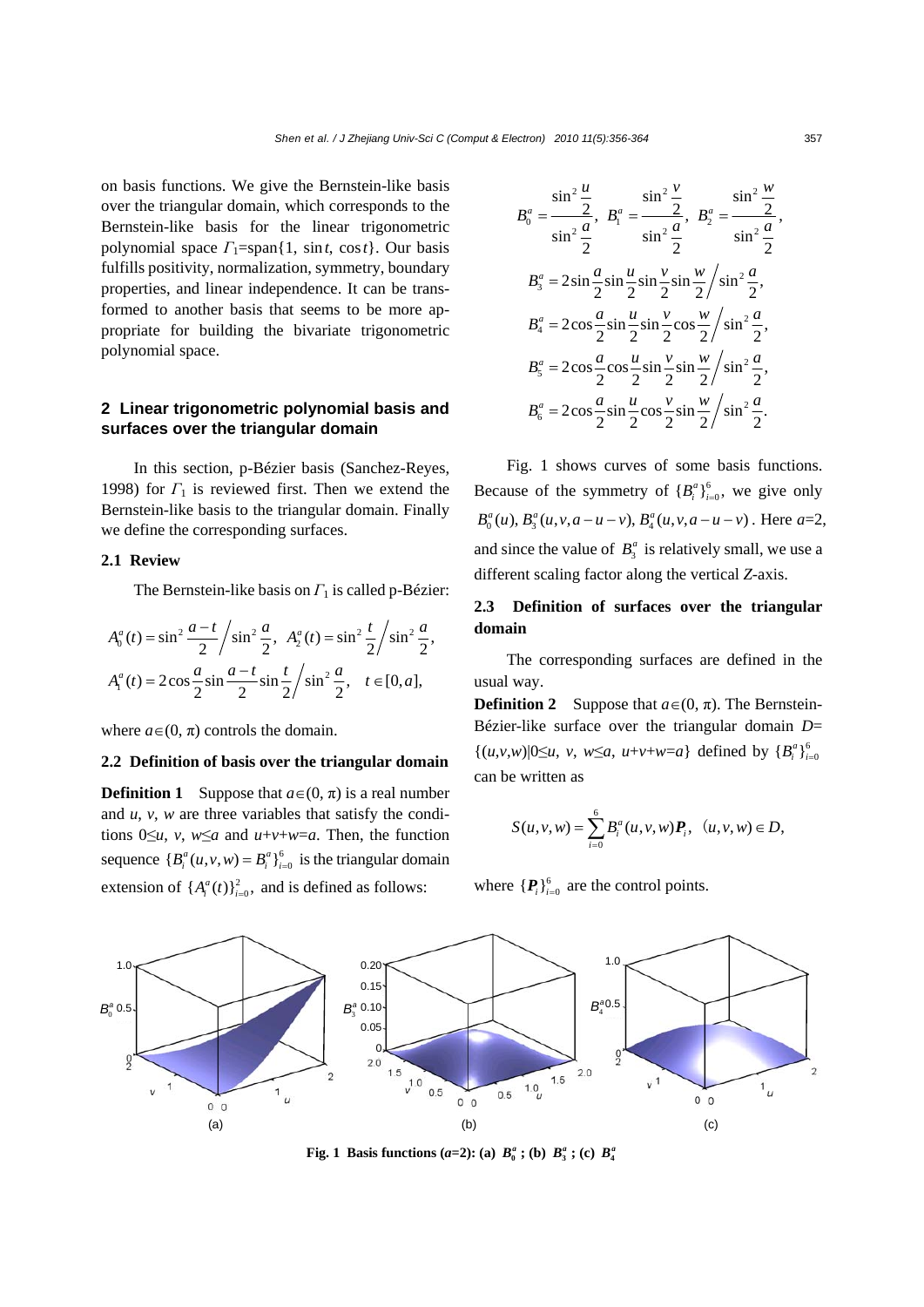Control points and the control mesh are illustrated in Fig. 2a. Fig. 2b shows a triangular surface, where  $a=2$  and control points are  $\{P_i\}_{i=0}^6 = \{(1,0,0),\}$  $(0,1,0), (0,0,1), (0.7,0.8,0.7), (0.7,0.7,0), (0,0.7,0.7),$  $(0.7, 0.0.7)$ .



**Fig. 2** (a) The control mesh of  $S(u,v,w)$ , where  $\{P_i\}_{i=0}^6$  are **control points; (b) The surface determined by these data**

# **3 Properties**

In this section, we show the properties of our basis and the corresponding surfaces.

# **3.1 Basis properties**

**Proposition 1** Function system  ${B_i^a(u, v, w)}_{i=0}^6$  in Definition 1 has the following properties for all  $(u, v,$ *w*) in *D*:

(1) Positivity.  $B_i^a(u, v, w) \ge 0$ , 0 $\le i \le 6$ .

(2) Normalization. 
$$
\sum_{i=0}^{6} B_i^a(u, v, w) \equiv 1.
$$

(3) Symmetry. The set of functions  ${B_i^a(u, v, w)}_{i=0}^6$  is symmetric with respect to all permutations of (*u*,*v*,*w*).

(4) Boundary property. When one of the three variables *u*, *v*, *w* is taken as zero, the basis  ${B_i^a}_{i=0}^6$ degenerates to the univariate basis  $\{A_i^a\}_{i=0}^2$ .

(5) Linear independence. The functions  $B_i^a$  (*i*=0, 1, …, 6) are linearly independent.

**Proof** (1) and (3) are obvious.

(2) Using the constraint  $u+v+w=a$ , we can obtain the property by the following calculation:

$$
B_3^a + B_4^a = \left(2\sin\frac{u}{2}\sin\frac{v}{2}\cos\frac{u+v}{2}\right) / \sin^2\frac{a}{2},
$$

$$
B_0^a + B_1^a + (B_3^a + B_4^a) = \sin^2 \frac{u+v}{2} / \sin^2 \frac{a}{2} = A_0^a(w),
$$
  
\n
$$
B_5^a + B_6^a = 2\cos \frac{a}{2} \sin \frac{w}{2} \sin \frac{u+v}{2} / \sin^2 \frac{a}{2} = A_1^a(w),
$$
  
\n
$$
B_2^a = A_2^a(w), \text{ so } \sum_{i=0}^6 B_i^a(u, v, w) = \sum_{i=0}^2 A_i^a(w) \equiv 1.
$$

(4) Supposing that *u*=0 and using *v*=*a*−*w*, we have  $B_0^a = B_3^a = B_4^a = B_6^a = 0$  and  $B_1^a = A_0^a(w)$ ,  $B_2^a = A_2^a(w)$ ,  $B_5^a = A_1^a(w)$ , which proves the boundary property. This also applies for the conditions when  $v=0$  or  $w=0$ .

(5) Assume that for any  $(u, v, w)$ ,  $\sum_{i=0}^{6} b_i B_i^a(u, v, w) = 0$ , where  $b_i$  (*i*=0, 1, ..., 6) are real numbers, and let *u*=0. Based on the boundary property, we have  $b_1 A_0^a + b_5 A_1^a + b_2 A_2^a = 0$ . Since basis functions  $A_i^a$  ( $i=0$ , 1, 2) are linearly independent,  $b_1 = b_2 = b_5 = 0$ . Similarly,  $b_0 = b_4 = b_6 = 0$  and finally  $b_3 = 0$ . **Proposition 2**  ${B_i^a}_{i=0}^6$  and  ${C_i}_{i=0}^6 = {1, \sin u, \cos u}$ , sin*v*, cos *v*, sin*w*, cos*w*} are two different bases of the same space. The transformation matrices between them (in both directions) are  $M_a$  and  $M_a^{-1}$ . That is,  $[C_0, C_1, \ldots, C_6] = [B_0^a, B_1^a, \ldots, B_6^a] \mathbf{M}_a$ , and  $[B_0^a, B_1^a, \ldots, B_6^a]$ =[ $C_0$ , $C_1$ ,..., $C_6$ ]  $M_a^{-1}$ , where

$$
M_a = \begin{pmatrix} 1 & \sin a & \cos a & 0 & 1 & 0 & 1 \\ 1 & 0 & 1 & \sin a & \cos a & 0 & 1 \\ 1 & 0 & 1 & 0 & 1 & \sin a & \cos a \\ 1 & 0 & 1 & 0 & 1 & 0 & 1 \\ 1 & \tan \frac{a}{2} & 1 & \tan \frac{a}{2} & 1 & 0 & 1 \\ 1 & 0 & 1 & \tan \frac{a}{2} & 1 & \tan \frac{a}{2} & 1 \\ 1 & \tan \frac{a}{2} & 1 & 0 & 1 & \tan \frac{a}{2} & 1 \end{pmatrix}
$$

For  $M_a^{-1}$ , see the top of the next page.

**Proof** Calculating with triangle formulas, we have the equation as shown in the next page, where det $M_a = -2(1-\cos a)^3 \tan^3(a/2) \neq 0$  for any  $a \in (0, \pi)$ , and  $\boldsymbol{M}_a^{-1} = (\boldsymbol{M}_a)^{-1}.$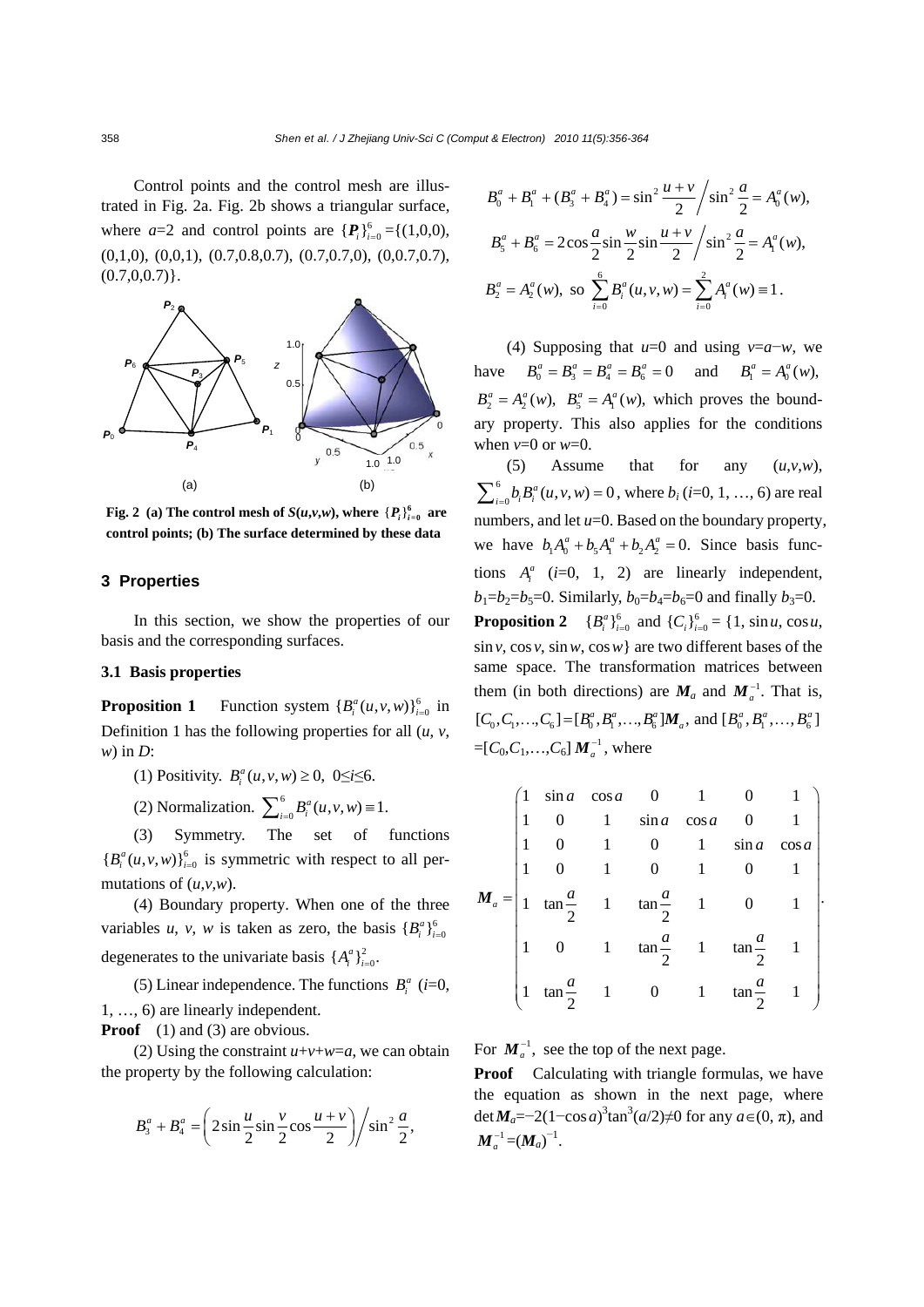111 2 2 2 1 2 22 1 (1 cos ) (1 cos ) (1 cos ) 1/2 cot ( /2) / 2 cot ( /2) / 2 cot ( /2) / 2 0 0 0 cot( / 2) / 2 cot( / 2) / 2 cot( / 2) / 2 cot( / 2) / 2 (1 cos ) 0 0 1/2 cot ( /2) / 2 cot ( /2) / 2 cot ( /2) / 2 0 0 0 cot( / 2) / 2 cot( / 2) / 2 cot( / *<sup>a</sup> aaa a a a aa a a a a aa aa a* −−− − − − − − −− − − − − −− − *M* = − 1 22 2 1 22 2 2) / 2 cot( / 2) / 2 0 (1 cos ) 0 1/2 cot ( /2) / 2 cot ( /2) / 2 cot ( /2) / 2 0 0 0 cot( / 2) / 2 cot( / 2) / 2 cot( / 2) / 2 cot( / 2) / 2 0 0 (1 cos ) 1/2 cot ( /2) / 2 cot ( /2) / 2 cot ( /2) / 2 *a a aa a a aa a a aa a* − − <sup>⎛</sup> <sup>⎞</sup> <sup>⎜</sup> <sup>⎟</sup> <sup>⎜</sup> <sup>⎟</sup> <sup>⎜</sup> <sup>⎟</sup> <sup>⎜</sup> <sup>⎟</sup> <sup>⎜</sup> <sup>−</sup> <sup>⎟</sup> <sup>⎜</sup> <sup>⎟</sup> −− − <sup>⎜</sup> <sup>⎟</sup> <sup>⎜</sup> − − <sup>⎟</sup> <sup>⎜</sup> <sup>⎟</sup> <sup>⎝</sup> −− − <sup>⎠</sup> T T 0 1 2 3 4 5 6 1 1 sin cos 0 1 0 1 sin 1 0 1 sin cos 0 1 cos 1 0 1 0 1 sin cos sin 1 0 1 0 1 0 1 cos 1 tan( /2) 1 tan( /2) 1 0 1 sin 1 0 1 tan( /2) 1 tan( /2) 1 cos 1 tan( /2) 1 0 1 tan( /2 *a a a a a a a B a a u aa B u aa B v B v aa B w aa B wa a B* ⎛ ⎞ ⎛ ⎞ ⎜ ⎟ ⎜ ⎟ ⎜ ⎟ ⎜ ⎟ ⎜ ⎟ ⎜ ⎟ ⎜ ⎟ ⎜ ⎟ ⎜ ⎟ = ⎜ ⎟ ⎜ ⎟ ⎜ ⎟ ⎜ ⎟ ⎜ ⎟ ⎜ ⎟ ⎜ ⎟ ⎜ ⎟ ⎜ ⎟ ⎝ ⎠ ⎝ ⎠ T 0 1 2 3 4 5 <sup>6</sup> ) 1 *a a a a a a a a B B B B B B B* ⎛ ⎞ ⎛ ⎞ ⎜ ⎟ ⎜ ⎟ ⎜ ⎟ ⎜ ⎟ ⎜ ⎟ <sup>=</sup> ⎜ ⎟ ⎜ ⎟ ⎜ ⎟ ⎜ ⎟ ⎜ ⎟ ⎝ ⎠ ⎝ ⎠ *M*

#### **3.2 Surface properties**

**Proposition 3** Surface  $S(u, v, w)$  in Definition 2 has the properties described below:

(1) Convex hull property.  $S(u,v,w)$  is contained in the convex hull of its control points.

(2) Corner interpolation.  $S(a,0,0)=P_0$ ,  $S(0,a,0)=$  $P_1$ , *S*(0,0,*a*)= $P_2$ .

(3) Affine invariance.  $S(u, v, w)$  is invariant under affine transformations of its control points.

These surface properties are easily obtained according to the properties of basis functions, so there is no need to prove them here.

**Proposition 4** (Differentiation property) The tangent plane of *S*(*u*,*v*,*w*) can be represented as a surface determined by basis functions  ${B_i^a}_{i=0}^6$ . Specifically, the tangent planes at  $(a,0,0)$ ,  $(0,a,0)$ , and  $(0,0,a)$  are planes spanned by control points  $P_0P_4P_6$ ,  $P_1P_4P_5$ , and  $P_2P_5P_6$ , respectively.

**Proof** Let *w*=*a*−*u*−*v*. The tangent plane of  $S(u, v, w)$ is  $(\alpha, \beta \in \mathbb{R})$ 

$$
T(u, v) = S(u, v, w) + \alpha \frac{\partial}{\partial u} S(u, v, w) + \beta \frac{\partial}{\partial v} S(u, v, w)
$$
  
=  $\left[ \boldsymbol{P}_0 + \alpha \left( \frac{1}{2} \csc \frac{a}{2} \boldsymbol{P}_0 - \cot \frac{a}{2} \boldsymbol{P}_6 \right) + \beta \cot \frac{a}{2} (\boldsymbol{P}_4 - \boldsymbol{P}_6) \right] B_0^a$   
+  $\left[ \boldsymbol{P}_1 + \alpha \cot \frac{a}{2} (\boldsymbol{P}_4 - \boldsymbol{P}_5) + \beta \left( \frac{1}{2} \csc \frac{a}{2} \boldsymbol{P}_1 - \cot \frac{a}{2} \boldsymbol{P}_5 \right) \right] B_1^a$ 

$$
+\left[P_{2}+\alpha\left(\cot\frac{a}{2}P_{6}-\frac{1}{2}\csc\frac{a}{2}P_{2}\right)+\beta\left(\cot\frac{a}{2}P_{5}-\frac{1}{2}\csc\frac{a}{2}P_{2}\right)\right]B_{2}^{a}
$$
  
+
$$
\left[P_{3}+\alpha\cot\frac{a}{2}(P_{4}-P_{5})+\beta\cot\frac{a}{2}(P_{4}-P_{6})\right]B_{3}^{a}
$$
+
$$
\left[P_{4}+\alpha\cot\frac{a}{2}\left(\frac{1}{2}\sec^{2}\frac{a}{2}P_{0}-\tan^{2}\frac{a}{2}P_{3}+P_{4}-P_{5}-P_{6}\right)+\beta\cot\frac{a}{2}\left(\frac{1}{2}\sec^{2}\frac{a}{2}P_{1}-\tan^{2}\frac{a}{2}P_{3}+P_{4}-P_{5}-P_{6}\right)\right]B_{4}^{a}
$$
+
$$
\left[P_{5}+\alpha\cot\frac{a}{2}\left(\tan^{2}\frac{a}{2}P_{3}-\frac{1}{2}\sec^{2}\frac{a}{2}P_{2}+P_{4}-P_{5}+P_{6}\right)+\beta\csc\alpha(P_{1}-P_{2})\right]B_{5}^{a}
$$
+
$$
\left[P_{6}+\alpha\csc\alpha(P_{0}-P_{2})\right]
$$
+
$$
+\beta\cot\frac{a}{2}\left(\tan^{2}\frac{a}{2}P_{3}-\frac{1}{2}\sec^{2}\frac{a}{2}P_{2}+P_{4}+P_{5}-P_{6}\right)\right]B_{6}^{a}.
$$

Let  $(u, v, w) = (a, 0, 0)$ . Then

$$
T(u,v) = P_0 + \alpha \left(\frac{1}{2}P_0 \csc \frac{a}{2} - P_6 \cot \frac{a}{2}\right) + \beta (P_4 - P_6) \cot \frac{a}{2}.
$$

The case when  $(u, v, w)$  equals  $(0, a, 0)$  or  $(0, 0, a)$  can analogously be proved.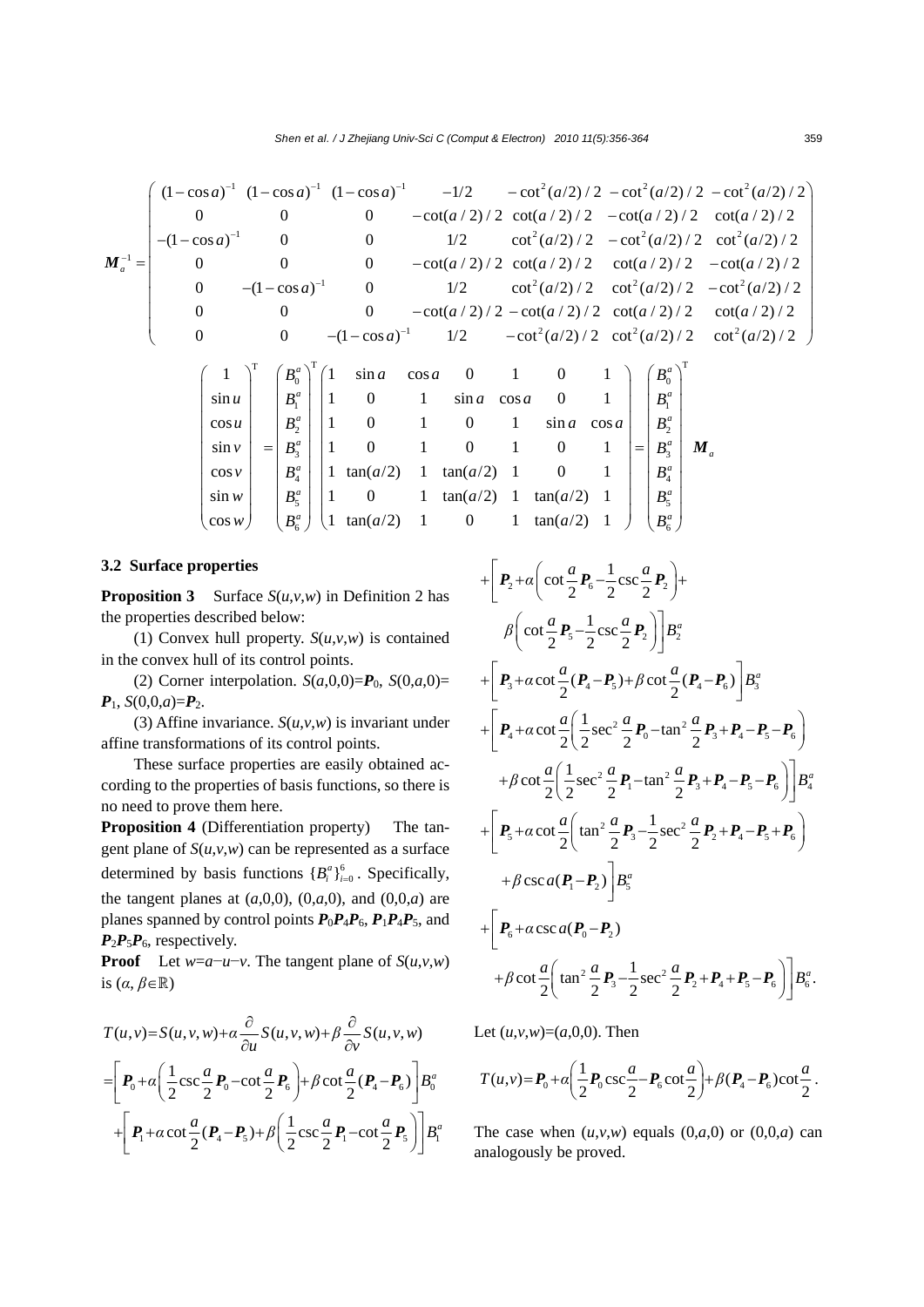**Proposition 5** (Subdivision property) Suppose that *D*\* is an arbitrary triangular domain contained in *D*, the three sides of which are parallel to the sides of *D*. That is, we suppose that  $u^*$ ,  $v^*$ ,  $w^*$  are three real numbers satisfying the conditions  $0 \le u^*$ ,  $v^*$ ,  $w^* \le a$  and  $0 \le u^* + v^*$ ,  $u^* + w^*$ ,  $v^* + w^* \le a$ . Thus we have the domain type  $D^* = \{(u,v,w) | u \ge u^*, v \ge v^*, w \ge w^*, u+v+w=a\}$  (the domain in Fig. 3a) or  $D^* = \{(u,v,w) | u \le u^*, v \le v^*, w \le w^* \}$  $u+v+w=a$ } (the domain in Fig. 3b). Let  $u^*+v^*+w^*=a^*$ . Then there are two related properties.

(1) The subsurface over  $D^*$  can be represented as

$$
S(u, v, w) = \begin{cases} \sum_{i=0}^{6} B_i^{a-a^*} (u - u^*, v - v^*, w - w^*) \mathbf{Q}_i, a^* < a, \\ \sum_{i=0}^{6} B_i^{a^* - a} (u^* - u, v^* - v, w^* - w) \mathbf{Q}_i, a^* > a, \\ (u, v, w) \in D^*, \end{cases}
$$

where

$$
[\mathcal{Q}_0, \mathcal{Q}_1, \mathcal{Q}_2, \mathcal{Q}_3, \mathcal{Q}_4, \mathcal{Q}_5, \mathcal{Q}_6]^T
$$
  
=  $N_{u^*, v^*, w^*} [P_0, P_1, P_2, P_3, P_4, P_5, P_6]^T$ .

For  $N_{u^* u^*}$  see the bottom of this page, where

$$
U=a-v^{*}-w^{*}, V=a-u^{*}-w^{*}, W=a-u^{*}-v^{*},
$$
  
\n
$$
f_{0}(u,v,w)
$$
  
\n
$$
= \frac{\sin{\left(\frac{a}{2}-u\right)}+\sin{\left(\frac{a}{2}-v\right)}+\sin{\left(\frac{a}{2}-w\right)}-\sin{\frac{a}{2}}}{2\sin{\frac{a}{2}}},
$$
  
\n
$$
f_{1}(u,v,w)
$$
  
\n
$$
\cos{\frac{a}{2}}\left[\cos{\left(\frac{a}{2}-u\right)}+\cos{\left(\frac{a}{2}-v\right)}-\cos{\left(\frac{a}{2}-w\right)}-\cos{\frac{a}{2}}\right]
$$

$$
=\frac{\cos\frac{a}{2}\left[\cos\left(\frac{a}{2}-u\right)+\cos\left(\frac{a}{2}-v\right)-\cos\left(\frac{a}{2}-w\right)-\cos\frac{a}{2}\right]}{2\sin^2\frac{a}{2}},
$$

$$
f_2(u, v, w)
$$
  
=  $\left(\sin \frac{a - v - w}{2} \sin \frac{u}{2}\right) / \left(\sin^2 \frac{a}{2} \cos \frac{a - u - v - w}{2}\right)$ ,  

$$
f_3(u, v, w)
$$
  
=  $\frac{\left(\sin \frac{a - u - w}{2} \sin \frac{a - v - w}{2} + \sin \frac{u}{2} \sin \frac{v}{2}\right) \sin \frac{w}{2}}{\sin \frac{a}{2} \cos \frac{a - u - v - w}{2}}$ ,  

$$
f_4(u, v, w)
$$
  
=  $\frac{\cos \frac{a}{2} \left(\sin \frac{a - u - w}{2} \sin \frac{a - v - w}{2} + \sin \frac{u}{2} \sin \frac{v}{2}\right) \cos \frac{w}{2}}{\sin^2 \frac{a}{2} \cos \frac{a - u - v - w}{2}}$ ,  

$$
f_5(u, v, w)
$$
  
=  $\frac{\cos \frac{a}{2} \left(\sin \frac{a - u - w}{2} \cos \frac{a - v - w}{2} + \cos \frac{u}{2} \sin \frac{v}{2}\right) \sin \frac{w}{2}}{\sin^2 \frac{a}{2} \cos \frac{a - u - v - w}{2}}$ .

(2) The surface  $S(u, v, w)$  over *D* can be subdivided into four subsurfaces  $S_0$ ,  $S_1$ ,  $S_2$ ,  $S_3$ , where

$$
S_0 = \sum_{i=0}^{6} B_i^{a/2} \left( u - \frac{a}{2}, v, w \right) Q_{0i}, \ (u, v, w) \in D_0,
$$
  
\n
$$
S_1 = \sum_{i=0}^{6} B_i^{a/2} \left( u, v - \frac{a}{2}, w \right) Q_{1i}, \ (u, v, w) \in D_1,
$$
  
\n
$$
S_2 = \sum_{i=0}^{6} B_i^{a/2} \left( u, v, w - \frac{a}{2} \right) Q_{2i}, \ (u, v, w) \in D_2,
$$
  
\n
$$
S_3 = \sum_{i=0}^{6} B_i^{a/2} \left( \frac{a}{2} - u, \frac{a}{2} - v, \frac{a}{2} - w \right) Q_{3i}, \ (u, v, w) \in D_3,
$$

For  $Q_{0i}$ ,  $Q_{1i}$ ,  $Q_{2i}$ , and  $Q_{3i}$ , see the next page, where  $\beta = (1 + \cos(a / 2))^{-1}$ , and domains  $D_0, D_1, D_2, D_3$  can be seen in Fig. 3c.

$$
\boldsymbol{N}_{u^*,v^*,w^*} = \begin{pmatrix} B_0^a(U,v^*,w^*) & B_1^a(U,v^*,w^*) & B_2^a(U,v^*,w^*) & B_3^a(U,v^*,w^*) & B_4^a(U,v^*,w^*) & B_5^a(U,v^*,w^*) & B_6^a(U,v^*,w^*) \\ B_0^a(u^*,V,w^*) & B_1^a(u^*,V,w^*) & B_2^a(u^*,V,w^*) & B_3^a(u^*,V,w^*) & B_4^a(u^*,V,w^*) & B_5^a(u^*,V,w^*) & B_6^a(u^*,V,w^*) \\ B_0^a(u^*,v^*,W) & B_1^a(u^*,v^*,W) & B_2^a(u^*,v^*,W) & B_3^a(u^*,v^*,W) & B_4^a(u^*,v^*,W) & B_5^a(u^*,v^*,W) & B_6^a(u^*,v^*,W) \\ B_0^a(u^*,v^*,w^*) & B_1^a(u^*,v^*,w^*) & B_2^a(u^*,v^*,w^*) & f_0(u^*,v^*,w^*) & f_1(u^*,v^*,w^*) & f_1(u^*,w^*,w^*) \\ f_2(u^*,v^*,w^*) & f_2(v^*,u^*,w^*) & B_2^a(u^*,v^*,w^*) & f_3(u^*,v^*,w^*) & f_4(u^*,v^*,w^*) & f_5(u^*,v^*,w^*) & f_5(v^*,u^*,w^*) \\ f_2(u^*,v^*,w^*) & f_2(v^*,u^*,w^*) & f_2(w^*,u^*,v^*) & f_3(v^*,w^*,u^*) & f_5(w^*,v^*,u^*) & f_5(v^*,w^*,u^*) & f_5(v^*,w^*,u^*) \\ f_2(u^*,v^*,w^*) & B_1^a(u^*,v^*,w^*) & f_2(w^*,u^*,v^*) & f_3(u^*,w^*,v^*) & f_5(w^*,u^*,v^*) & f_5(u^*,w^*,v^*) & f_4(u^*,w^*,v^*) \end{pmatrix}
$$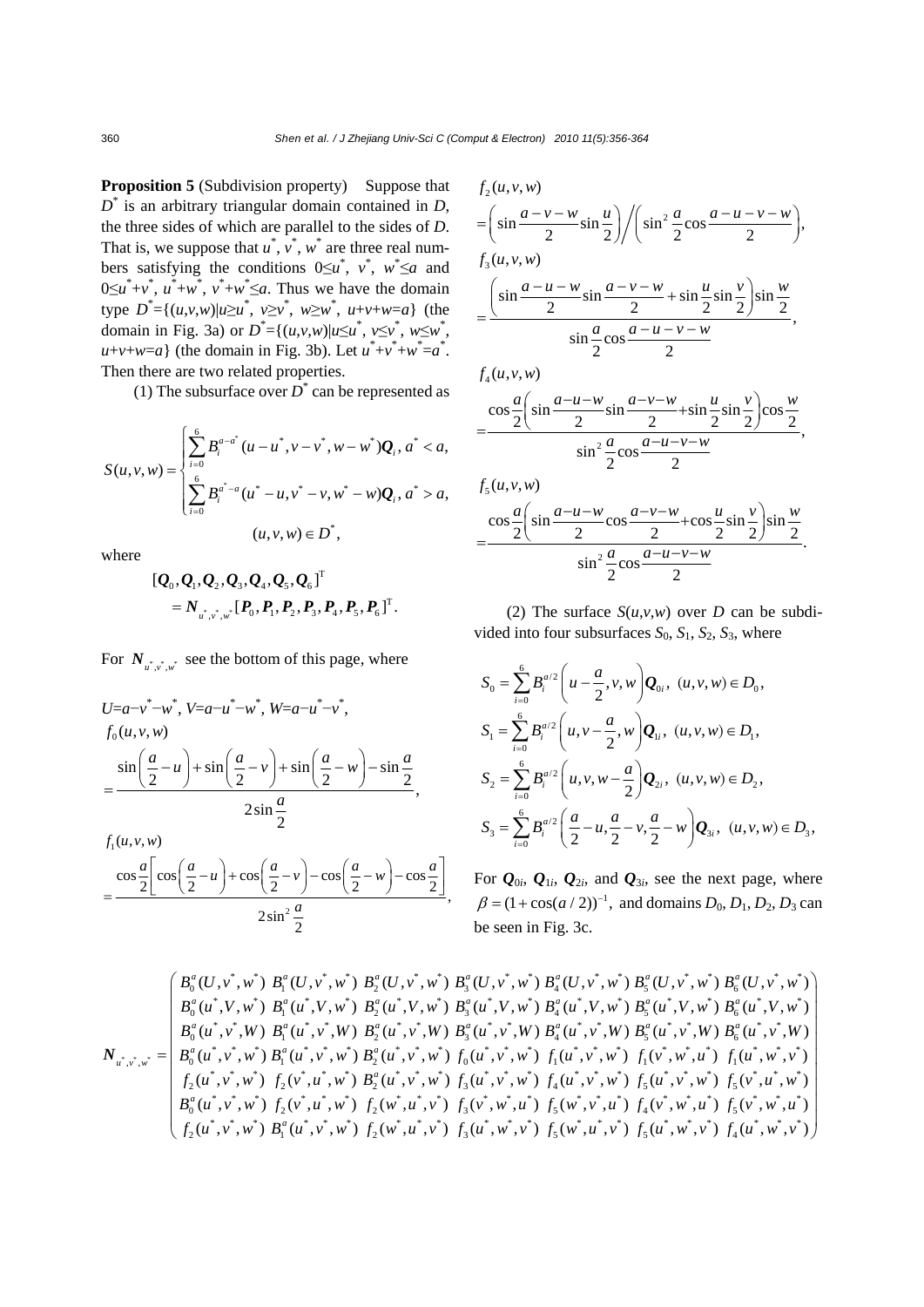



Fig. 3 The triangular domain  $D = {(u,v,w)|0\le u, v, w \le a, u+v+w=a}$ : (a) The triangular domain  $D^* = {(u,v,w)|u \ge u^*, v \ge v^*, w \ge w^*}$ ,  $u+v+w=a$ }; (b) The triangular domain  $D^*=\{(u,v,w)|u\leq u^*, v\leq v^*, u\leq w^*, u+v+w=a\}$ ; (c) Domain D is subdivided into four **triangular domains**  $D_0$ ,  $D_1$ ,  $D_2$ ,  $D_3$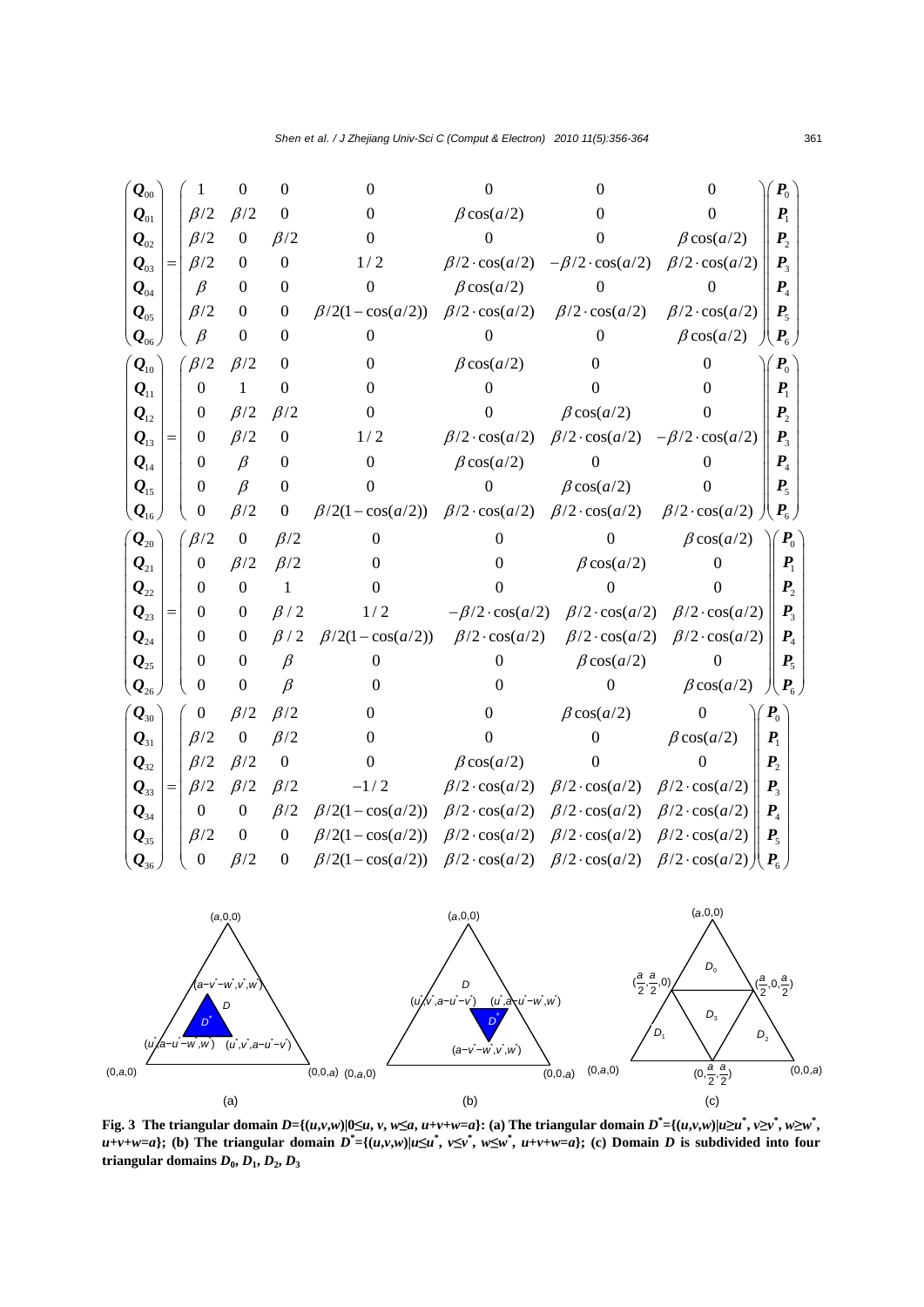**Proof** (1) We make use of Proposition 2. When *a*\* <*a*, there exist conditions  $u-u^*$ ,  $v-v^*$ ,  $w-w^* \ge 0$  and  $u-u^* + v-v^* + w-w^* = a-a^*$  on domain *D*<sup>\*</sup>. If  ${E_i}_{i=0}^6 = {1,$  $\sin(u-u^*), \cos(u-u^*), \sin(v-v^*), \cos(v-v^*), \sin(w-w^*),$  $cos(w-w^*)$ } then

$$
G = \begin{pmatrix} 1 & 0 & 0 & 0 & 0 & 0 & 0 \\ 0 & cosu^* & -sinu^* & 0 & 0 & 0 & 0 \\ 0 & sinu^* & cosu^* & 0 & 0 & 0 & 0 \\ 0 & 0 & 0 & cosv^* & -sinv^* & 0 & 0 \\ 0 & 0 & 0 & sinv^* & cosv^* & 0 & 0 \\ 0 & 0 & 0 & 0 & 0 & cosw^* & -sinw^* \\ 0 & 0 & 0 & 0 & 0 & sinv^* & cosw^* \end{pmatrix}
$$

is the transformation matrix between  ${E_i}_{i=0}^6$  and  ${C_i}_{i=0}^{6}$  ([C<sub>0</sub>, C<sub>1</sub>, ..., C<sub>6</sub>]=[E<sub>0</sub>, E<sub>1</sub>, ..., E<sub>6</sub>]**G**). Thus,

$$
[B_0^a(u, v, w), B_1^a(u, v, w), \cdots, B_6^a(u, v, w)]
$$
  
=  $[C_0, C_1, \cdots, C_6]M_a^{-1} = [E_0, E_1, \cdots, E_6]GM_a^{-1}$   
=  $[B_0^{a-a^*}(u-u^*, v-v^*, w-w^*), B_1^{a-a^*}(u-u^*, v-v^*, w-w^*)]$   
 $w-w^*), \cdots, B_6^{a-a^*}(u-u^*, v-v^*, w-w^*)]M_{a^*-a}GM_a^{-1}.$ 

Let  $N_{u^*, v^*, w^*} = M_{a^*-a} G M_a^{-1}$ . Hence, we have  $S(u, v, w)$  $=\sum_{i=0}^6 B_i^{a-a^*}(u-u^*,v-v^*,w-w^*)\mathbf{Q}_i, \quad (u,v,w)\in D^*,$ and

$$
[\mathcal{Q}_0, \mathcal{Q}_1, \mathcal{Q}_2, \mathcal{Q}_3, \mathcal{Q}_4, \mathcal{Q}_5, \mathcal{Q}_6]^T= N_{u^*, v^*, v^*} [P_0, P_1, P_2, P_3, P_4, P_5, P_6]^T.
$$

This also applies to the condition when  $a^* > a$ .

(2) Let  $(u^*, v^*, w^*) = (a/2, 0, 0), (0, a/2, 0), (0, 0, a/2),$  $(a/2, a/2, a/2)$  separately. Using (1), we can obtain the control points of subsurfaces  $S_0$ ,  $S_1$ ,  $S_2$ ,  $S_3$ .

### **4 Applications**

In this section we show some applications of linear triangular trigonometric surfaces.

**Example 1** By means of our basis one can represent some classical surfaces without rational forms. Fig. 4 shows the exact description of a triangular patch of a cylinder of revolution, the radius of which is 1 and the axis is the vertical *Z*-axis of the coordinate system. Here  $a=2\pi/3$  and control points are  $\{P_i\}_{i=0}^6 =$  $\{(\sin a, \cos a, 1), (0, 1, \cos a), (0, 1, 1), (0, 1, 1), (\tan(a/2),$ 1,1), (0, 1,1), (tan(*a*/2),1,1)}.



**Fig. 4 The exact representation of a triangular patch of a cylinder of revolution, using our proposed basis** 

**Example 2** Using our basis one can construct surfaces whose boundaries are circular arcs. Fig. 5 is a surface patch whose three boundaries are circular arcs which coincide with the boundaries of an octant of the unit sphere centered at the origin (Fig. 5a). Its control points are  $\{P_i\}_{i=0}^6 = \{(1,0,0), (0,1,0), (0,0,1), (1,1,1),\}$ (1,1,0), (0,1,1), (1,0,1)} and *a*=π/2. In Fig. 5b the boundaries of the previous patch are fitted onto the unit sphere. The inner points of the patch are not on this sphere, but the two surfaces are of  $C^0$  continuity at the boundaries. However, it is impossible to adjust control point  $P_3$  to describe an octant of the sphere, because our basis cannot represent the trigonometric function and the product term of two trigonometric functions at one time, which is essential for the parameterization of a sphere.



**Fig. 5 (a) A triangular surface whose three sides are all circular arcs; (b) The boundaries of the patch in (a) are fitted onto the unit sphere**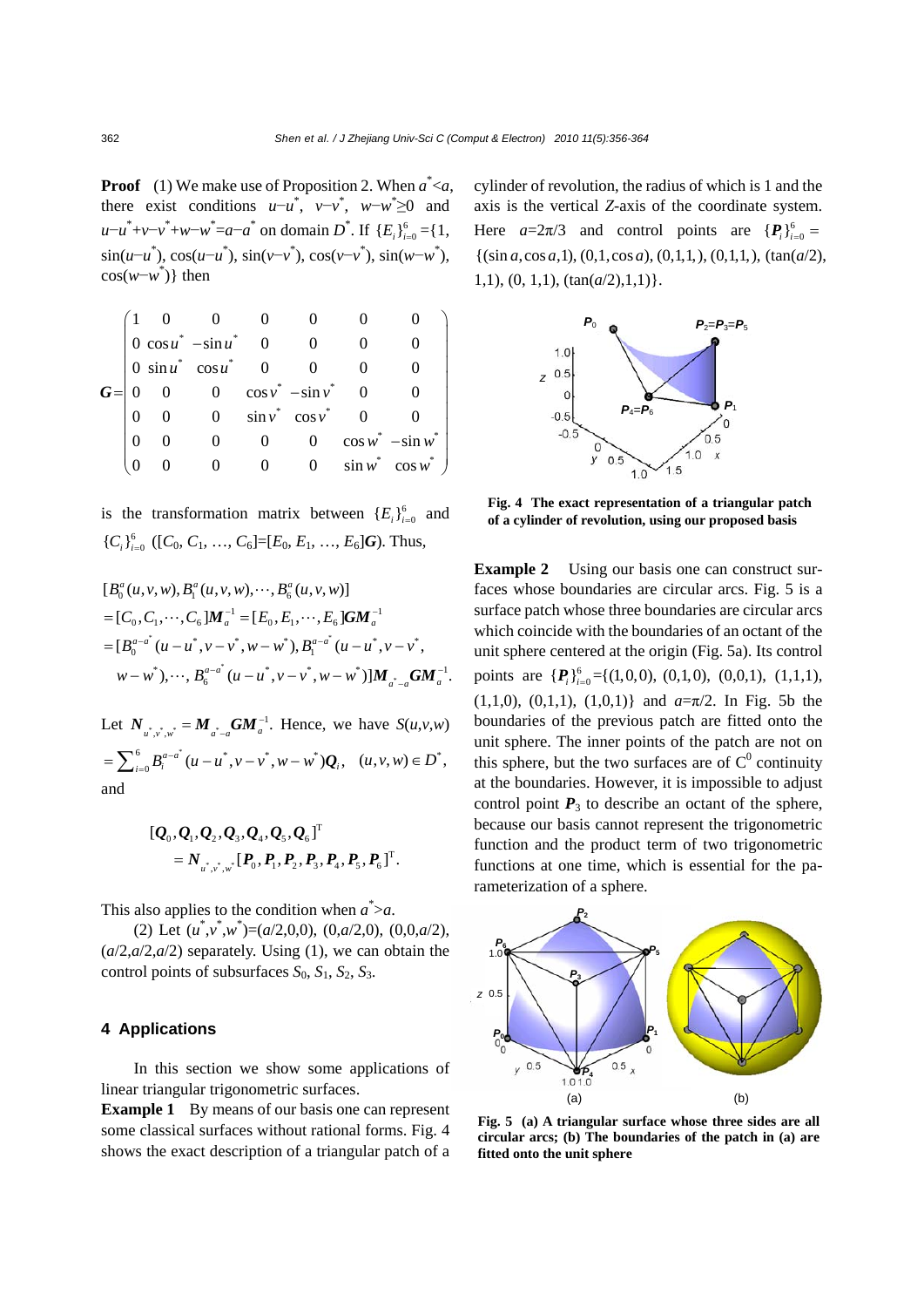**Example 3** The three boundaries of a surface are totally determined by  $P_0$ ,  $P_1$ ,  $P_2$ ,  $P_4$ ,  $P_5$ ,  $P_6$ , and  $P_3$ makes no contribution. Compared with quadratic Bernstein-Bézier surfaces over the triangular domain, our surfaces are more convenient for deformations when the boundaries should be fixed. Fig. 6 shows some phases  $P_3$  from (−2,−2,−2) to (2,2,2), and the rest of the control points, which control the three boundaries of the patch,  $\{P_0, P_1, P_2, P_4, P_5, P_6\}$ =  $\{(1,0,0), (0,1,0), (0,0,1), (1,1,0), (0,1,1), (1,0,1)\}\$  are fixed, and  $a=2\pi/3$ .



**Fig. 6 An example for a surface deformation when the boundaries remain unchanged**

#### **5 Conclusion**

In this paper, we extend basis  $\{A_i^a\}_{i=0}^2$  of the linear trigonometric polynomial space *Γ*<sub>1</sub>=span{1,  $\sin t$ ,  $\cos t$  to obtain the Bernstein-like basis  ${B_i^a}_{i=0}^6$ over the triangular domain. This basis is linearly independent and satisfies positivity, normalization, symmetry, and boundary properties. The corresponding surfaces fulfill the convex hull property, corner interpolation, affine invariance and have differentiation, subdivision properties.

Since our basis is just an extension for linear trigonometric polynomial space and without a rational form, its ability for constructing surfaces may be limited. However, it is a core for extending the Bernstein-like basis to the triangular domain for other spaces—for trigonometric polynomial space, hyperbolic polynomial space, and blending spaces, the basis may be studied from the basis for *Γ*1.

Our work is an outset of Bernstein-like systems over the triangular domain for other spaces. Thus, more work can be considered. The examination of the extended basis of higher orders, other properties and applications, and the triangular domain basis for blended spaces remain for future research.

#### **References**

Cai, H.H., Wang, G.J., 2009. A new method in highway route design: joining circular arcs by a single C-Bézier curve with shape parameter. *J. Zhejiang Univ.-Sci. A*, **10**(4): 562-569. [doi:10.1631/jzus.A0820267]

- Cao, J., Wang, G.Z., 2007a. An extension of Bernstein-Bézier surface over the triangular domain. *Progr. Nat. Sci.*, **17**(3):352-357. [doi:10.1080/10020070612331343269]
- Cao, J., Wang, G.Z., 2007b. Relation among C-curve characterization diagrams. *J. Zhejiang Univ.-Sci. A*, **8**(10):1663- 1670. [doi:10.1631/jzus.2007.A1663]
- Carnicer, J.M., Floater, M.S., Peña, J.M., 1997. Linear convexity conditions for rectangular and triangular Bernstein-Bézier surfaces. *Comput. Aid. Geometr. Des.*, **15**(1):27-38. [doi:10.1016/S0167-8396(97)81783-9]
- Chang, G.Z., Davis, P.J., 1984. The convexity of Bernstein polynomials over triangles. *J. Approx. Theory*, **40**(1):11- 28. [doi:10.1016/0021-9045(84)90132-1]
- Chang, G.Z., Feng, Y.Y., 1984. An improved condition for the convexity of Bernstein-Bézier surfaces over triangles. *Comput. Aid. Geometr. Des.*, **1**(3):279-283. [doi:10.1016/ 0167-8396(84)90014-1]
- Chang, G.Z., Zhang, J.Z., 1990. Converse theorems of convexity for Bernstein polynomials over triangles. *J. Approx. Theory*, **61**(3):265-278. [doi:10.1016/0021-9045 (90)90008-E]
- Chen, Q.Y., Wang, G.Z., 2003. A class of Bézier-like curves. *Comput. Aid. Geometr. Des.*, **20**(1):29-39. [doi:10.1016/ S0167-8396(03)00003-7]
- Dong, C.S., Wang, G.Z., 2004. On Convergence of the Control Polygons Series of C-Bézier Curves. Proc. Geometric Modeling and Processing, p.49-55. [doi:10.1109/GMAP. 2004.1290026]
- Fan, F.T., Wang, G.Z., 2006. Conversion matrix between two bases of the algebraic hyperbolic space. *J. Zhejiang Univ.- Sci. A*, **7**(s2):181-186. [doi:10.1631/jzus.2006.AS0181]
- Fang, M.E., Wang, G.Z., 2007. *ω*-Bézier. 10th IEEE Int. Conf. on Computer Aided Design and Computer Graphics, p.38-42. [doi:10.1109/CADCG.2007.4407852]
- Farin, G., 1986. Triangular Berstein-Bézier patches. *Comput. Aid. Geometr. Des.*, **3**(2):83-127. [doi:10.1016/0167-8396 (86)90016-6]
- Hoffmann, M., Li, Y.J., Wang, G.Z., 2006. Paths of C-Bézier and C-B-spline curves. *Comput. Aid. Geometr. Des.*, **23**(5):463-475. [doi:10.1016/j.cagd.2006.03.001]
- Juhasz, I., 2006. On the singularity of a class of parametric curves. *Comput. Aid. Geometr. Des.*, **23**(2):146-156. [doi:10.1016/j.cagd.2005.05.005]
- Li, W., Hagiwara, I., Wu, Z.Q., 2005. C-1 smoother triangular surface patch constructed by C-curves. *JSME Int. J. Ser. C-Mech. Syst. Mach. Elements Manuf.*, **48**(2):159-163. [doi:10.1299/jsmec.48.159]
- Li, Y.J., Wang, G.Z., 2005. Two kinds of B-basis of the algebraic hyperbolic space. *J. Zhejiang Univ.-Sci.*, **6A**(7):750- 759. [doi:10.1631/jzus.2005.A0750]
- Li, Y.J., Lu, L.Z., Wang, G.Z., 2008. Paths of algebraic hyperbolic curves. *J. Zhejiang Univ.-Sci. A*, **9**(6):816-821. [doi:10.1631/jzus.A071490]
- Mainar, E., Peña, J.M., 2006. Evaluation algorithms for multivariate polynomials in Bernstein-Bézier form. *J.*